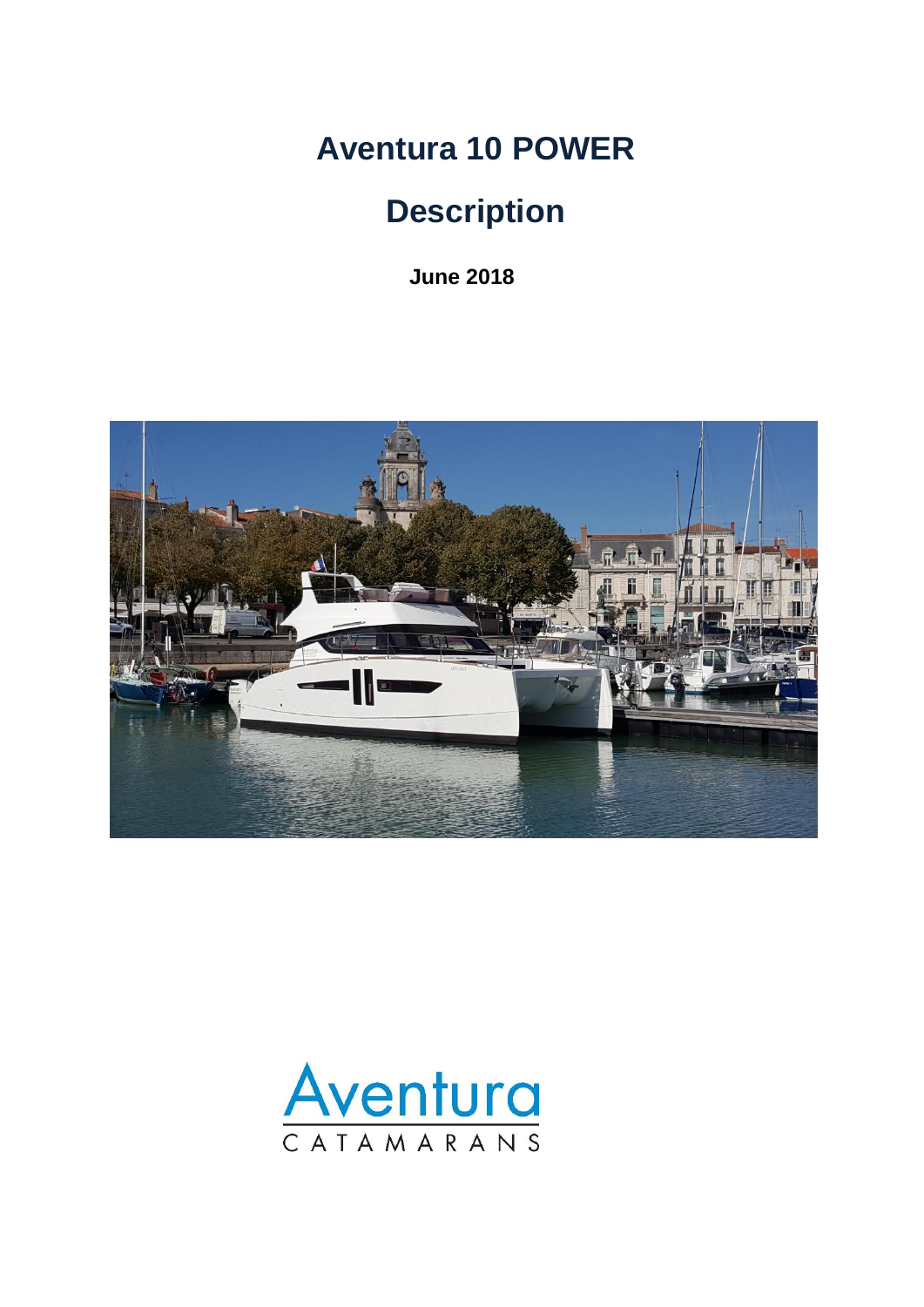# SPECIFICATIONS STANDARD

| $\bullet$ | Naval architecture:              | <b>STGI/ LASTA DESIGN STUDIO</b> |
|-----------|----------------------------------|----------------------------------|
|           |                                  |                                  |
| $\bullet$ | Interior design and furnishings: | <b>LASTA DESIGN STUDIO</b>       |
| $\bullet$ | Hull length:                     | 9.98m                            |
| $\bullet$ | Overall length:                  | 9.98m                            |
| $\bullet$ | Overall width:                   | 5.30 <sub>m</sub>                |
| $\bullet$ | Displacement:                    | 5900 <sub>kg</sub>               |
| $\bullet$ | Draught:                         | 0.80 <sub>m</sub>                |
| $\bullet$ | Fuel tank capacity:              | 2 x 500L                         |
| $\bullet$ | Fresh water tank capacity:       | 2 x 300L                         |
| $\bullet$ | Blackwater tank capacity:        | 1 x 45L                          |
| ٠         | Engine:                          | 2 x 110 hp YANMAR V-drive        |
|           | Approval and project category:   | <b>CE B8 C18 D20</b>             |
|           |                                  |                                  |

# Warranty on the construction : 2 years

The underwater part of the **hull** is made of monolithic laminated polyester, and the above-water part is made of multi-layer polyester using multiaxial fiberglass fabric and PVC foam laminated under vacuum, isophthalic NPG resin and gel coat.

The required buoyancy is provided by four hermetic buoyancy chambers.

**The deck** is made of reinforced multi-layer polyester.

**Bulkheads** made of laminated plywood CT CTBX.

# DESCRIPTION OF EXTERNAL ELEMENTS STANDARD

#### *Cockpit:*

1 folding bathing platform with integrated three-seat bench. Easy access to folding bathing platform on the transom 2 hatches to the engine compartment and storage spaces 1 entrance stairs to the flybridge The floor made of the Deck-King (synthetic teak) Lighting - waterproof led point-lamps 1 stainless steel bathing ladder 1 shower with hot and cold water Fuel filler caps made of stainless steel

#### *Engine compartments:*

Access through a watertight hatch with an actuator Sound insulation Lighting - 12v neon lamp Compartments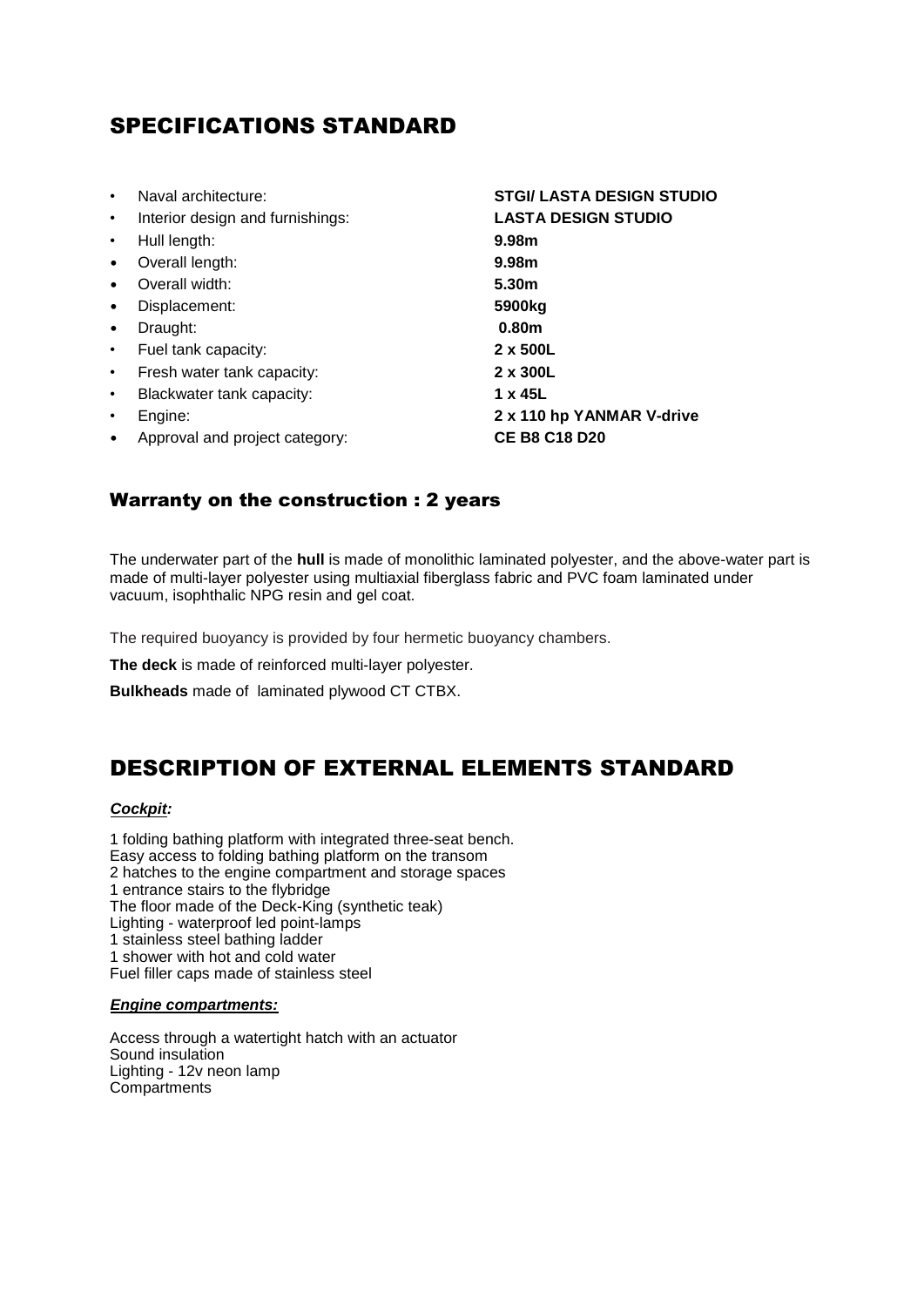# *Foredeck:*

2 large lockers at the bow, on both sides. Access by aluminium ladder

1 foredeck cockpit with seat and a table, adaptable to sun deck

1 bow locker with electric windlass 1000W

**Mooring set including:** 1 galvanized Spade anchor, 25 kg, chain ø 8mm 40 meters calibrated to windlass, tri weave rope 40m ø14mm, 1 chain stopper and 2 shackles made of stainless steel.

### *Flybridge:*

Access to flybridge via the stairs of stainless steel with wooden steps 1 navigation stand with 2 seats for the helmsman 1 dashboard and steering wheel Plexiglas front windshield Stainless steel railing Sun deck Base for navigation and anchor lights 1 flagstaff

# Engines

2 Yanmar 110 hp engines V Drive 2 four-blade propellers ventilation of the engine compartment in a forced circulation 2 engine dashboards electric, dual engine control from the navigation station on the flybridge 2 fuel tanks with a capacity of 450l made of aluminium, with electric fuel gauge located at the navigation station

# *Fuel system*

2 aluminium tanks with a capacity of about 500l each Water separator, pre-filter Fuel shut-off valves in the cockpit

### *Water installation*

2 water tanks with a capacity of 300 l each made of aluminium with level indicator

1 water pump with pressure tank

1 boiler 40 l heated by the engine and 220V

2 bilge pumps in the engine compartments

2 bilge pumps in cockpit

1 manual bilge pump + 10 m hose

# *Electrical installation*

1 utility battery 220Ah AGM

- 2 starter batteries 100Ah AGM
- 2 alternators 100Ah at the engines
- 1 battery charger 25Ah / 220v
- 1 battery switch

Entire electrical system protected with fuses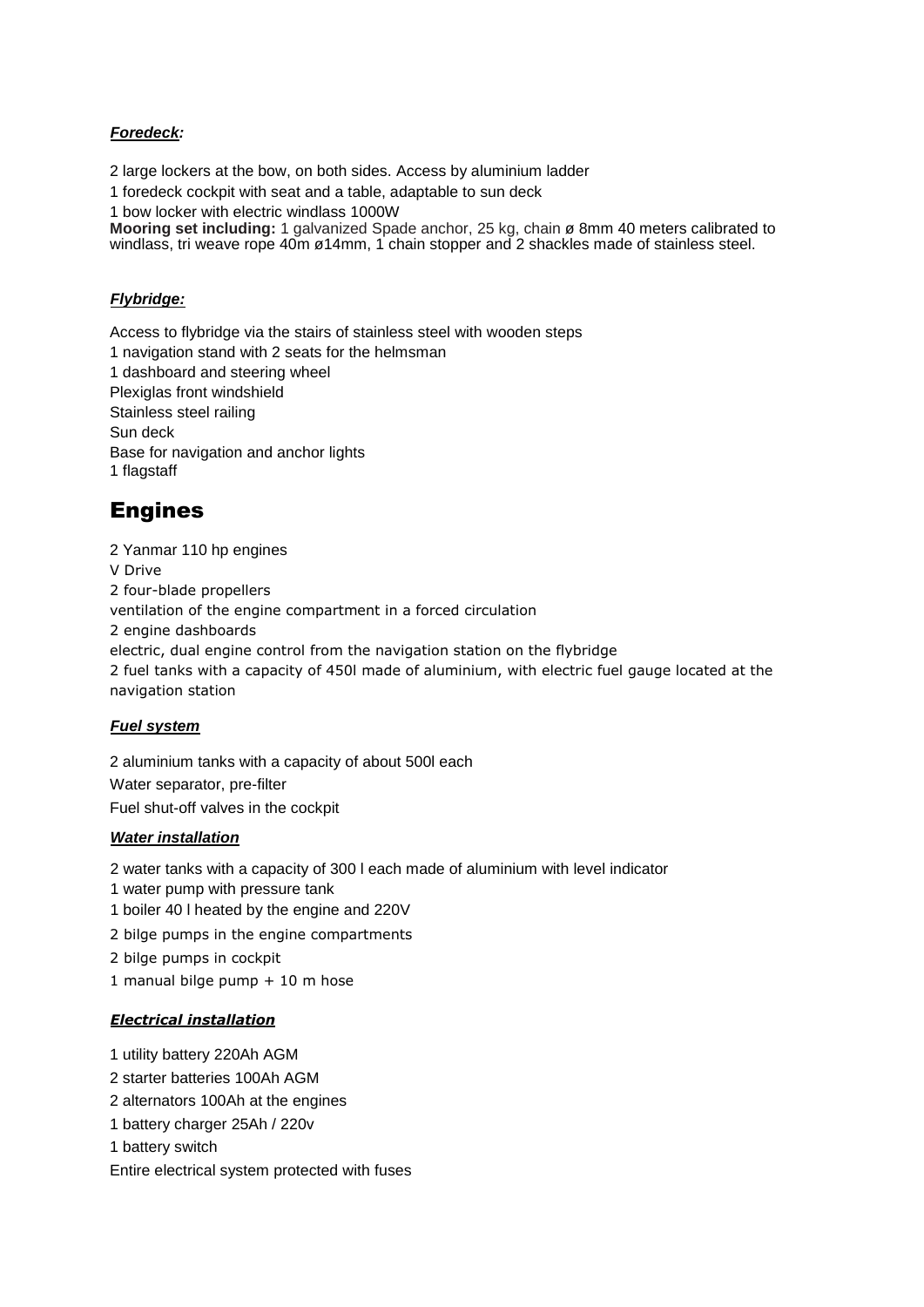# *Safety:*

Railings made of stainless steel surrounding both decks of the catamaran Cockpit secured with two rows of steel ropes with cuffs made of stainless steel and pelican safety pins

Water discharged from the cockpit with 4 water outlets and teak gratings

# DECK EQUIPMENT

# *Comfort:*

1 forward cockpit with comfortable seats and space for a table / sundeck

2 fresh water caps made of stainless steel opened with octagonal screw-key

1 cap made of stainless steel for emptying the blackwater tank

In the front part of the port hull1 large, waterproof locker with a lock of stainless steel, hatch can be held in the open position. It serves as storage space.

# DESCRIPTION OF INTERIOR STANDARD

### *Deck salon:*

Large single-level salon. Cockpit closed with glazed four-wing sliding doors.

Tinted safety glass windows provide panoramic views.

Joinery made of CTBX laminated plywood Laminate flooring Lighting - waterproof led point-lamps 12 and 220 v sockets

Ventilation with 4 openable hatches

### *Galley:*

The large galley arranged longitudinally, equipped with worktop made of synthetic material Built-in stainless steel trash bin Pressurized hot and cold water Hob with three burners 1 refrigerator 130l 1 gas oven Kitchen cabinet and drawers

### *Salon seating:*

1 couch for six persons covered with Silvertex fabrics 1 table for six persons

### *Salon / inside steering station:*

Numerous storage lockers and / or inside steering station (optional)

### *Companionway and passageway port side:*

Stairs made of monolithic polyester laminate and NPG isophthalic gelcoat. Laminate finishing on steps 1 stainless steel hand-rail 1 Lewmar hatch 191 x 449 mm Ceiling lights with central switch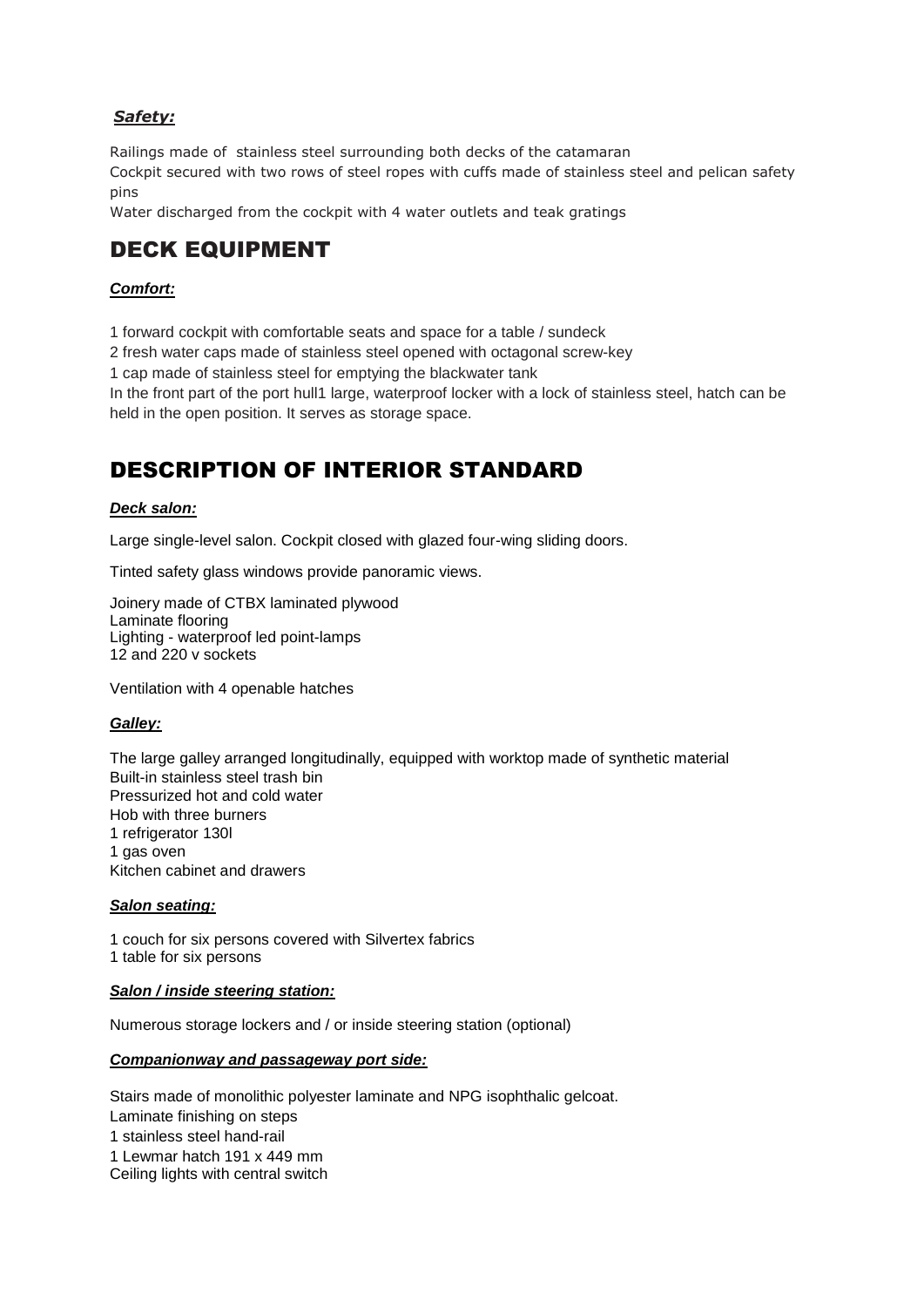### *Companionway and passageway starboard side:*

Stairs made of monolithic polyester laminate and NPG isophthalic gelcoat. Laminate finishing on steps 1 stainless steel hand-rail 1 Lewmar hatch 191 x 449 mm Ceiling lights with central switch

### *Owners cabin starboard side:*

Berth 140 x 200cm with steps Wardrobe 1 porthole Fixed glazing on the outside topsides 1 seat 12 and 220 v sockets desk

### *Cabin port side:*

Berth 150 x 200cm with steps in the fore part Wardrobe 1 porthole Fixed glazing on the outside topsides 1 seat 12 and 220 v sockets Berth 140 x 200cm with steps in the aft part

### *Bathroom and toilet:*

1 sink made of synthetic resin with chrome-plated brass water outlet. Gravity drain Mixing faucet made of polished, shiny, stainless steel. Pressurized fresh water, hot and cold. Cupboard, gelcoat finish Marine WC with electric pump and 1 tank for the black water with a capacity of 45 l, gravity drain, stainless steel deck cap, odor absorber with carbon filter Shower with curtain and shower column. 1 Lewmar vent

# DESCRIPTION OF ADDITIONAL EQUIPMENT

### *Please note:*

The purchaser shall be advised that the equipment onboard within the following options may have an impact on its weight and some of the standard specifications.

### *Davits:*

2 polished stainless steel davits with pulleys of Delrin (maximum recommended length for the dinghy: 2.40m)

Z Spars 2-block 2-fold tackle

2 tackles locked on single Spinlock cleats.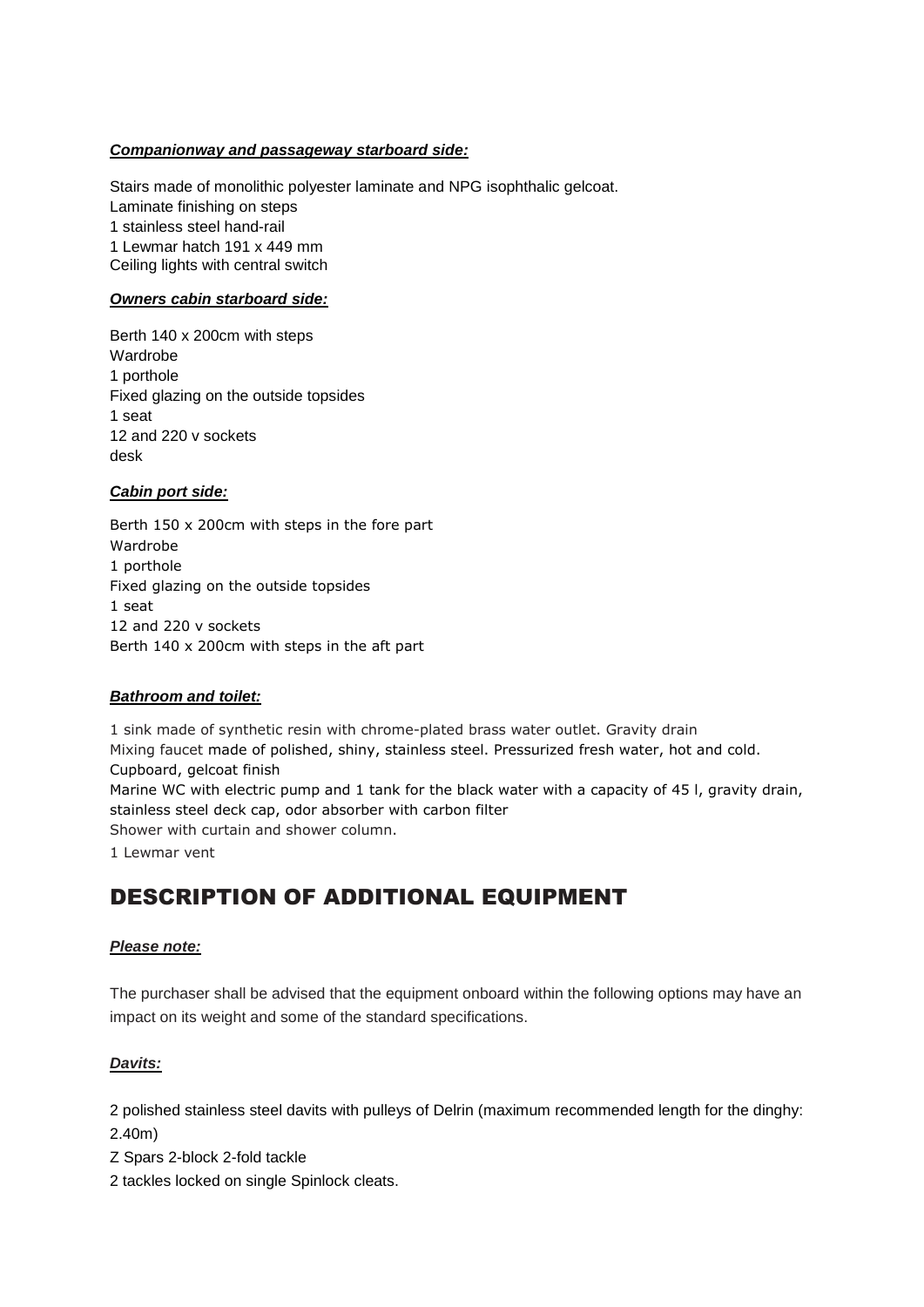### *Raymarine set no. 1:*

i70 series set, which includes: 2 i70 displays (speed / depth sounder), plotter e7, VHF 50e, autopilot SPX10 with mechanical linear drive and display P70. (electronic navigation map of Europe supplied)

#### *Raymarine set no. 2:*

i70 series set, which includes: 2 i70 displays (speed / depth sounder), plotter e95 with touch screen, radar RD418 HD, VHF 50e, autopilot SPX10 with mechanical linear drive and display P70. (electronic navigation map of Europe supplied)

#### *4 cabins / 2 bathrooms version:*

Bathroom located at the aft on the left board replaced with a cabin equipped with 2 bunk berths and a bulkhead with doors and lockers

#### *Cockpit enclosure covers:*

6-segment cockpit tent made of Sunbrella fabric on a rail fastened with webbing. Closing / opening with zipper. 6 windows made of flexible, transparent PVC.

#### *Radio CD/USB/MP3:*

Radio CD/USB/mp3 FUSION with 4 FUSION speakers (2 watertight speakers in cockpit + 2 standard speakers in the salon)

AM/FM radio antenna with GLOMEX amplifier

#### *Cockpit upholstery:*

The cushions on the seat at the helm station and on the benches on the sun deck made of Beluga fabric (colors identical to the internal cushions in standard version)

#### *Second service battery:*

The second 220Ah AGM dry utility battery (maintenance free) connected to the first standard battery.

#### *Antifouling:*

Preparation and manual application of 2 layers of black hard BOERO antifouling paint .

#### *Anti-osmosis protection (in addition to standard):*

Preparation and manual application of a layer of an anti-osmosis solution based on epoxy resin without solvent T026 and two-component PR20 epoxy paint primer.

#### *Necessary equipment (for safety at sea and other):*

**Safety**: 6 automatic air Plastimo Pilot Race 150N lifejackets with hydrostatic valve fitted with crotch strap, stripes and reflectors, 2 harnesses, horseshoe with cover, light buoy and 40m of float line. Lifeline on both side decks with clip hook fastened to 4 Wichard folding pad eyes.

Rack for a life raft made of stainless steel with the 8-manTransocean raft in a container and a survival set for 24 hours.

1 Offshore first aid kit , 3 foam fire extinguishers weighing 1 kg with pressure gauge and handle, 1 radar reflector , 1 foghorn, 1 signal ball in black, 1 signal cone in black.

1 signaling mirror, 1 binocular, one set of plugs for sealing holes.